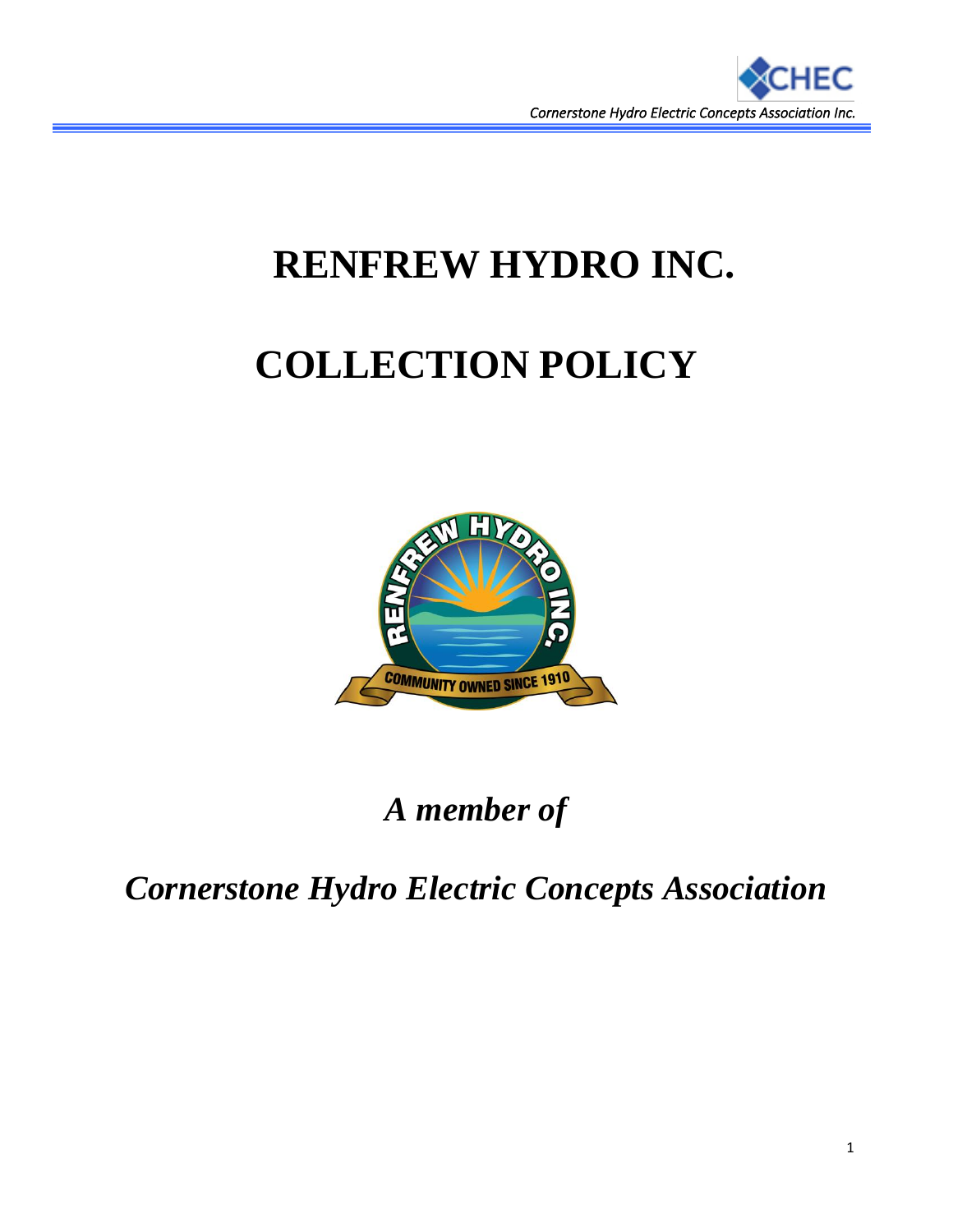

| Policy 2.06 - COLLECTION POLICY | <b>Version 8.0</b>         |
|---------------------------------|----------------------------|
|                                 | Created: September 2002    |
|                                 | Latest Revision: July 2021 |

#### **2.06.01 PURPOSE**

This policy describes the terms and conditions distributors will use for collections on customer accounts while complying with the applicable legislation and codes.

#### **2.06.02 POLICY STATEMENT**

A distributor will comply with the collection requirements as defined in the Distribution System Code, Retail Settlement Code, Standard Supply Service Code, and the Distribution Rate Handbook.

#### **2.06.03 ARREARS MANAGEMENT PROGRAM**

The distributor shall make available to any residential electricity customer or general service <50 kW customer who is unable to pay his or her outstanding electricity charges, as defined in section 2.6.6.3 of the DSC, the opportunity to enter into an Ontario Energy Board-prescribed Arrears Payment Agreement with the distributor. In respect of residential customers, the Ontario Energy Board-prescribed Arrears Payment Agreement shall include, at a minimum, the terms and conditions specified in sections 2.7.1.1 to 2.7.5 inclusive and 2.7.6A of the DSC (also referenced below). In respect of general service < 50 kW customers, an Ontario Energy Board-prescribed Arrears Payment Agreement need not include those terms and conditions but shall be offered on reasonable terms. The Ontario Energy Board-prescribed Arrears Payment Agreement shall include, at a minimum, the following terms and conditions:

If a distributor enters into discussions with a residential customer and offers an arrears agreement but the customer declines to enter into an arrears agreement, the distributor may proceed with disconnection and is not required to offer an arrears agreement to such a customer after disconnection *(Ref: DSC 2.7.1A)*.

Before entering into an arrears payment agreement with a residential customer, a distributor shall apply any security deposit held on account of the customer against any electricity charges owing at the time *(Ref: DSC 2.7.1.1)*.

As part of the arrears payment agreement, a distributor may require that the customer pay a down payment of up to 15% of the electricity charge arrears accumulated, inclusive of any applicable late payment charges but excluding other service charges, when entering into the arrears management program *(Ref: DSC 2.7.1.2)*.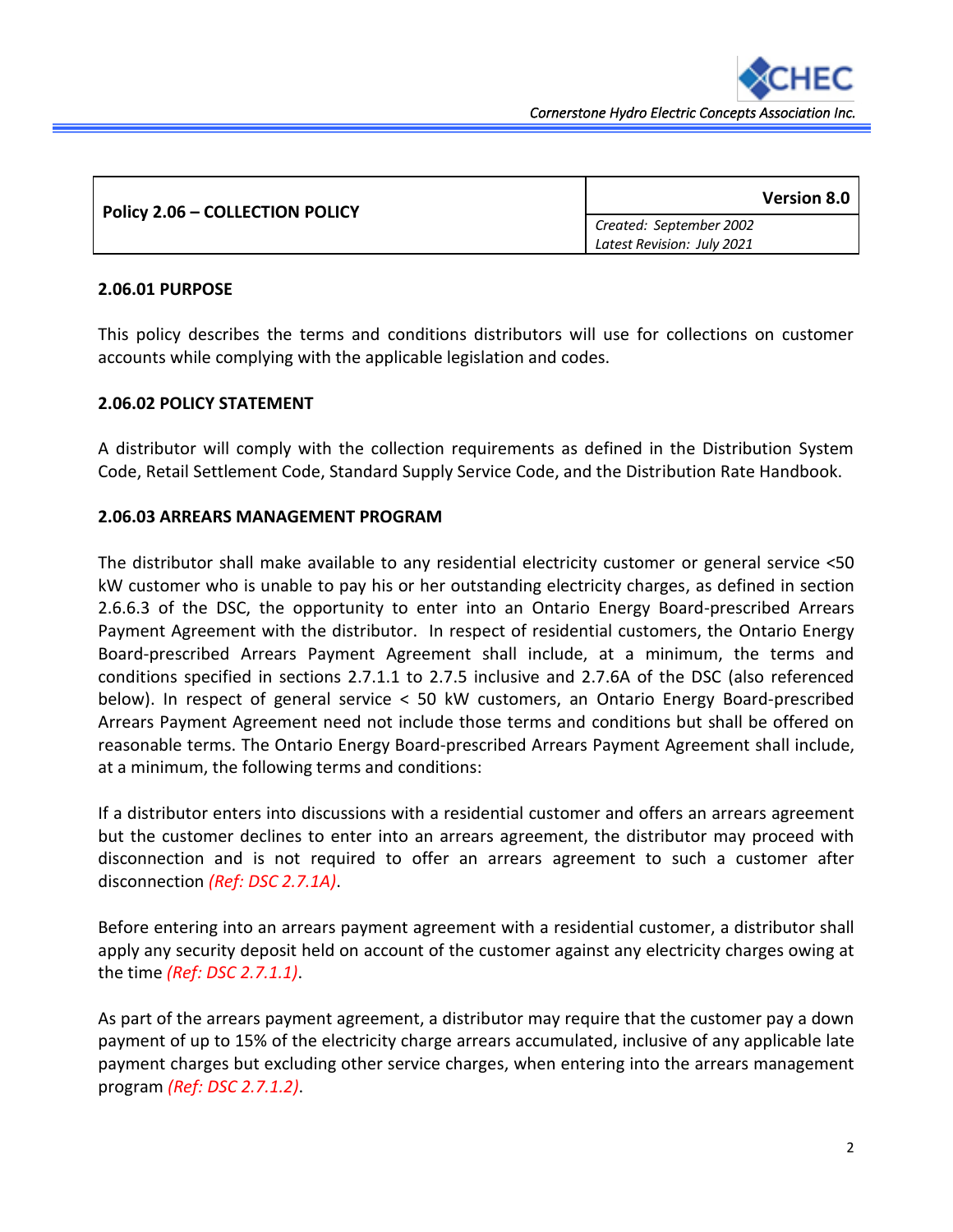i<br>E

Where an eligible low-income customer enters into an arrears payment agreement for the first time or subsequent to having successfully completed a previous arrears payment agreement as an eligible low-income customer, a distributor may require that the customer pay a down payment of up to 10% of the electricity charge arrears accumulated, inclusive of any applicable late payment charges but excluding other service charges *(Ref: DSC 2.7.1.3)*.

The Ontario Energy Board-prescribed Arrears Payment Agreement referred above shall allow the residential electricity customer to pay all remaining electricity charges that are then overdue for payment as well as the current bill amount if the customer elects to do so, after applying a security deposit as noted above, and the down payment as noted above, including all electricity-related service charges that have accrued to the date of the agreement, over the following periods:

- a) a period of at least 5 months, where the total amount of the electricity charges remaining overdue for payment is less than twice the customer's average monthly billing amount;
- b) a period of at least 10 months, where the total amount of the electricity charges remaining overdue for payment is equal to or exceeds twice the customer's average monthly billing amount;
- c) in the case of an eligible low-income customer, a period of at least 8 months, where the total amount of the electricity charges remaining overdue for payment is less than or equal to 2 times the customer's average monthly billing amount;
- d) in the case of an eligible low-income customer, a period of at least 12 months where the total amount of the electricity charges remaining overdue for payment exceeds 2 times the customer's average monthly billing amount and is less than or equal to 5 times the customer's average monthly billing amount; or
- e) in the case of an eligible low-income customer, a period of at least 16 months where the total amount of the electricity charges remaining overdue for payment exceeds 5 times the customer's average monthly billing amount. *(Ref: DSC 2.7.2)*;

For the purposes of this section, the customer's average monthly billing amount shall be calculated by taking the aggregate of the total electricity charges billed to the customer in the preceding 12 months and dividing that value by 12. If the customer has been a customer of the distributor for less than 12 months, the customer's average monthly billing amount shall be based on a reasonable estimate made by the distributor *(Ref: DSC 2.7.3)*.

Where a residential customer defaults on more than one occasion in making a payment in accordance with an arrears payment agreement, or a payment on account of a current electricity charge billing, a security deposit amount due or an under-billing adjustment, the distributor may cancel the arrears payment agreement *(Ref: DSC 2.7.4)*.

If the distributor cancels an arrears payment agreement, the distributor will give written notice of cancellation to the customer and to any third party designated by the customer at least 10 days before the effective date of the cancellation *(Ref: DSC 2.7.4.1)*.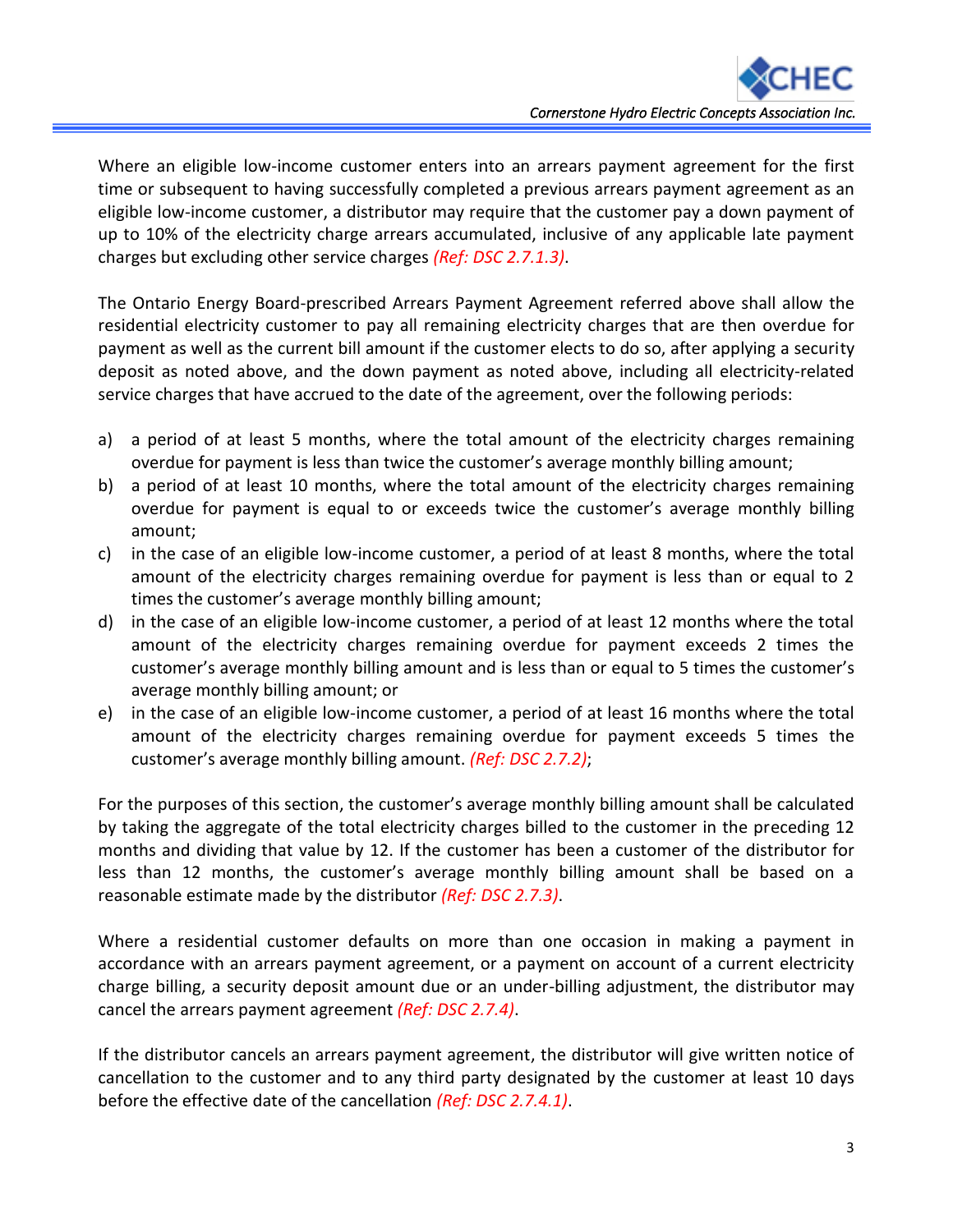i<br>E

Where, at the time of entering into an arrears payment agreement a customer has designated a third party to receive notice of cancellation of the arrears payment agreement, the distributor shall provide notice of cancellation to such third party *(Ref: DSC 2.7.4.1A)*.

A distributor shall accept electronic mail (e-mail) or telephone communications from the customer for purposes of the above paragraph *(Ref: DSC 2.7.4.1B)*.

If the customer makes payment of all amounts due pursuant to the arrears payment agreement as of the cancellation date and makes such payment on or before the cancellation date, the distributor shall reinstate the arrears payment agreement *(Ref: DSC 2.7.4.2)*.

Where an eligible low-income customer defaults on more than two occasions in making a payment in accordance with an arrears payment agreement, or a payment on account of a current electricity charge billing or an under-billing adjustment, the distributor may cancel the arrears payment agreement *(Ref: DSC 2.7.4.3)*.

For purposes of the above sections, the defaults must occur over a period of at least 2 months before the distributor may cancel the arrears payment agreement *(Ref: DSC 2.7.4.4)*.

A distributor shall make available to a residential electricity customer a second arrears payment agreement if the customer so requests, provided that 2 years or more has passed since a first arrears payment agreement was entered into and provided that the customer performed his or her obligations under the first arrears payment agreement *(Ref: DSC 2.7.5)*.

In the case of an eligible low-income customer, the distributor shall allow such a customer to enter into a subsequent arrears payment agreement upon successful completion of the previous arrears payment agreement on the following terms:

- a) If a second or subsequent arrears agreement is requested less than 12 months from the date of completion of the previous arrears payment agreement, then the standard arrears payment agreement terms applicable to all residential customers under sections 2.7.1 to 2.7.4.1 of the DSC also apply to the eligible low-income customer; or
- b) If a second or subsequent arrears agreement is requested 12 months or more from the date of completion of the previous arrears payment agreement, the eligible low-income customer shall be entitled to the arrears payment agreement terms set out in sections 2.7.1.3, 2.7.2(c), 2.7.2(d), 2.7.2(e), 2.7.4.3 and 2.7.4.4 of the DSC. *(Ref: DSC 2.7.5.1).*

The distributor is not required to waive any late payment charges that accrue to the date of the arrears payment agreement but no further late payment charges may be imposed on a residential customer after he or she has entered into an arrears payment agreement with the distributor in respect of the amount that is the subject of that agreement *(Ref: DSC 2.7.6A)*.

The distributor shall not disconnect the property of a residential customer, for failing to make a payment subject to an arrears payment agreement, unless the customer is in default, and the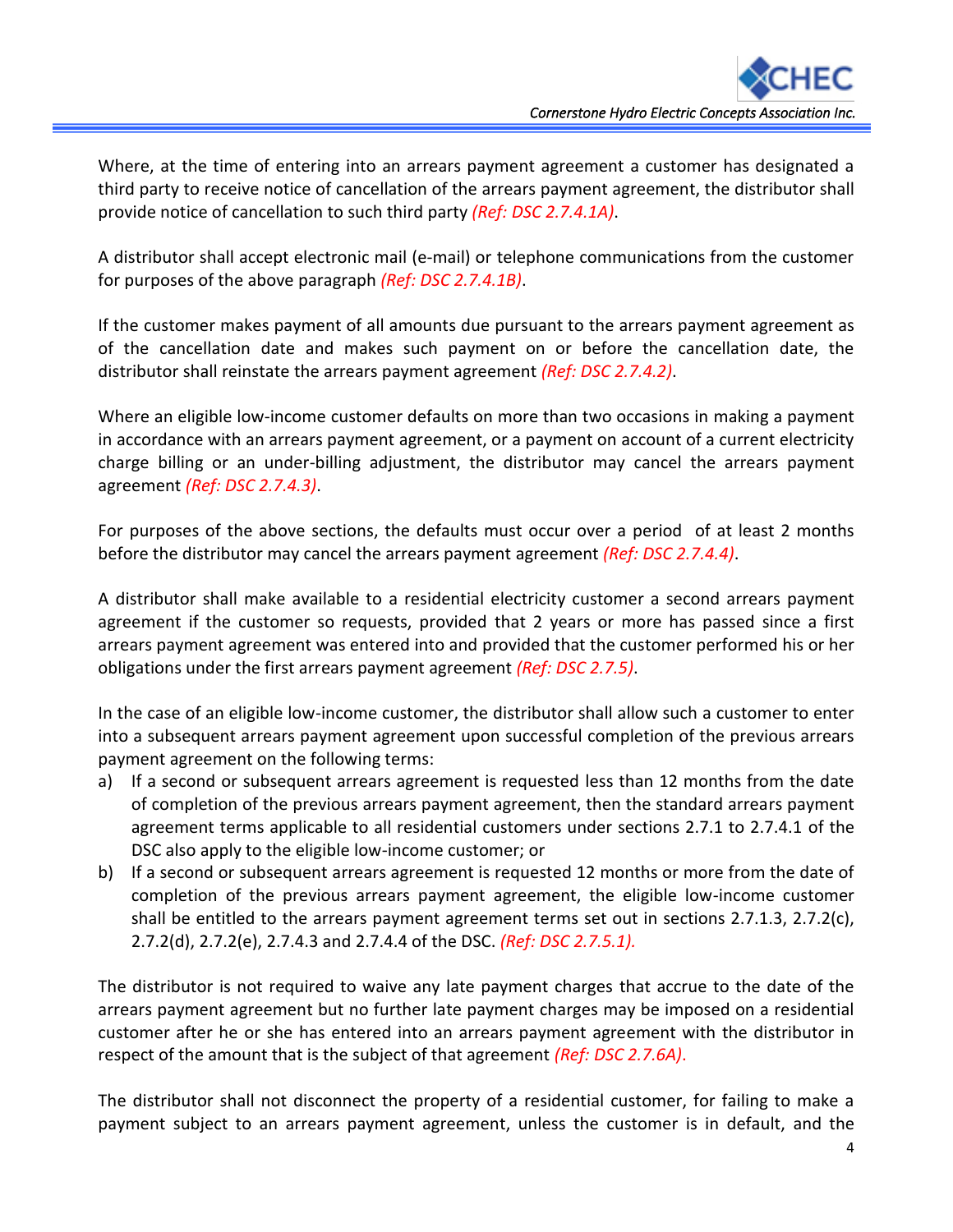i<br>E

distributor has cancelled the arrears payment agreement in accordance with the provisions of this policy *(Ref: DSC 2.7.7)*.

In the event a customer failed to perform their obligations under a previous arrears payment agreement and the distributor terminated the agreement the distributor may require that the customer wait 1 year after termination of the previous agreement before entering into another arrears payment agreement with the distributor *(Ref: DSC 2.7.8)*.

## **2.06.04 COLLECTIONS (ALL CUSTOMERS)**

**Credit Period** – Distributors will consider an account delinquent if payment has not been received as outlined in the Billing and Payment Policy 2.02.

**Security Deposits** – Security Deposits on overdue accounts will be applied as outlined in Policy 2.01.

Steps should be taken by the utility to collect the total amount of the bill until the account is paid in full. Delinquent accounts are subject to, interest and/or a reconnection charge where approved by the Board.

Where a customer renders a cheque in payment of an account and the cheque is returned by the financial institution for faulty issue, a charge known as a returned cheque charge may be added to the customer's account to cover the cost associated with processing the returned cheque *(Ref: DRH 9.3.14)*.

**Bad Debt** – Management is responsible for maintaining established credit limits and collection of accounts in order to minimize bad debt losses.

Authorization to write off an account receivable does not constitute a forgiveness of indebtedness. The debtor remains obligated to the distributor. Write-off authorizes a distributor to:

- Transfer an account to a dormant file
- Discontinue incurring the expense involved in actively trying to collect it
- Cease reporting the amount as an account receivable

Note: Non-payment of an account may affect a customer's credit score/credit rating

## **2.06.05 METHOD OF ENFORCEMENT**

Failure to collect delinquent accounts can also result in the immediate implementation of the distributor's Disconnection Policy